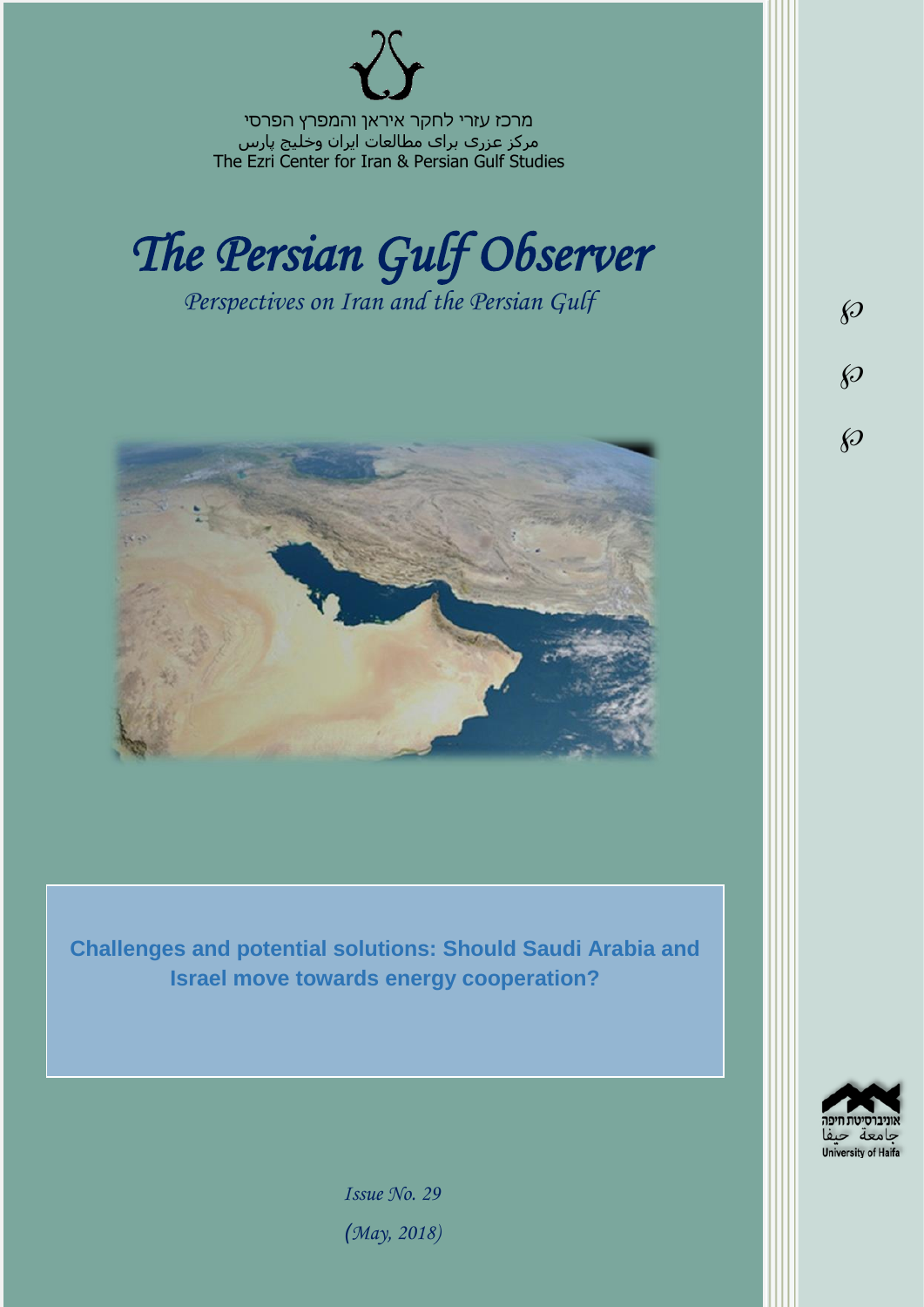The Ezri Center for Iran & Persian Gulf Studies at the University of Haifa is happy to launch *The* Persian Gulf Observer: Perspectives on Iran and the Persian Gulf. The Persian Gulf Observer will be published periodically, expressing the views and analysis of the Ezri center's researchers on various issues concerning the Persian Gulf region and the countries which lay by its shores. Attached please find the 29th issue written by Samuel Willner on "Challenges and potential solutions: Should Saudi Arabia and Israel move towards energy cooperation?"

You are most welcome to follow the Ezri Center's twits at: <https://twitter.com/EzriCenter> , be our friend on Facebook: [https://www.facebook.com/pages/The-Ezri-Center-for-Iran-and-](https://www.facebook.com/pages/The-Ezri-Center-for-Iran-and-Persian-Gulf-Studies/141080069242626)[Persian-Gulf-Studies/141080069242626](https://www.facebook.com/pages/The-Ezri-Center-for-Iran-and-Persian-Gulf-Studies/141080069242626)

Watch and listen to conferences and lecturers in the Center's YouTube channel:

<https://www.youtube.com/channel/UCZdzvlhv7a8nxLjYZdaz68Q>

and visit our site:<http://gulfc.haifa.ac.il/>

You are also cordially invited to visit our site in Persian [www.TeHTel.com,](http://www.tehtel.com/) where you could find interesting material on various aspects of the life in Israel.

### 2008 2008 2008 2008 2008 2008

מרכז עזרי לחקר איראו והמפרץ הפרסי באוניברסיטת חיפה שמח להשיק את :*The Persian Gulf Observer* 

Perspectives on Iran and the Persian Gulf , בו יוצגו מאמרי דעה שיופצו בתדירות תקופתית, פרי- עטם של חוקרי המרכז על מגוון נושאים מאזור המפרץ הפרסי והמדינות השוכנות לחופיה.

להלן הגיליון ה- 29 ובו מאמר מאת סמואל ווילנר בנושא "אתגרים ופתרונות פוטנציאליים: האם סעודיה וישראל יפעלו לשיתוף פעולה בתחום האנרגיה?"

, https://twitter.com/EzriCenter אנו מזמינים אתכם לעקוב אחרי ציוצי המרכז בכתובת:

[https://www.facebook.com/pages/The-Ezri-Center-for-Iran-and-](https://www.facebook.com/pages/The-Ezri-Center-for-Iran-and-Persian-Gulf-Studies/141080069242626):כהיות חברים שלנו בפייסבוק

[Persian-Gulf-Studies/141080069242626](https://www.facebook.com/pages/The-Ezri-Center-for-Iran-and-Persian-Gulf-Studies/141080069242626)

לצפות ולהאזין לכנסים והרצאות בערוץ היו-טיוב של המרכז:

<https://www.youtube.com/channel/UCZdzvlhv7a8nxLjYZdaz68Q>

<http://gulfc.haifa.ac.il/> ולבקר אותנו באתר הבית:

דוברי ויודעי הפרסית שביניכם מוזמנים לבקר באתר שלנו בשפה הפרסית [com.TeHTel.www](http://www.tehtel.com/) בו ניתן למצוא חומרים מעניינים על היבטים שונים של החיים בישראל.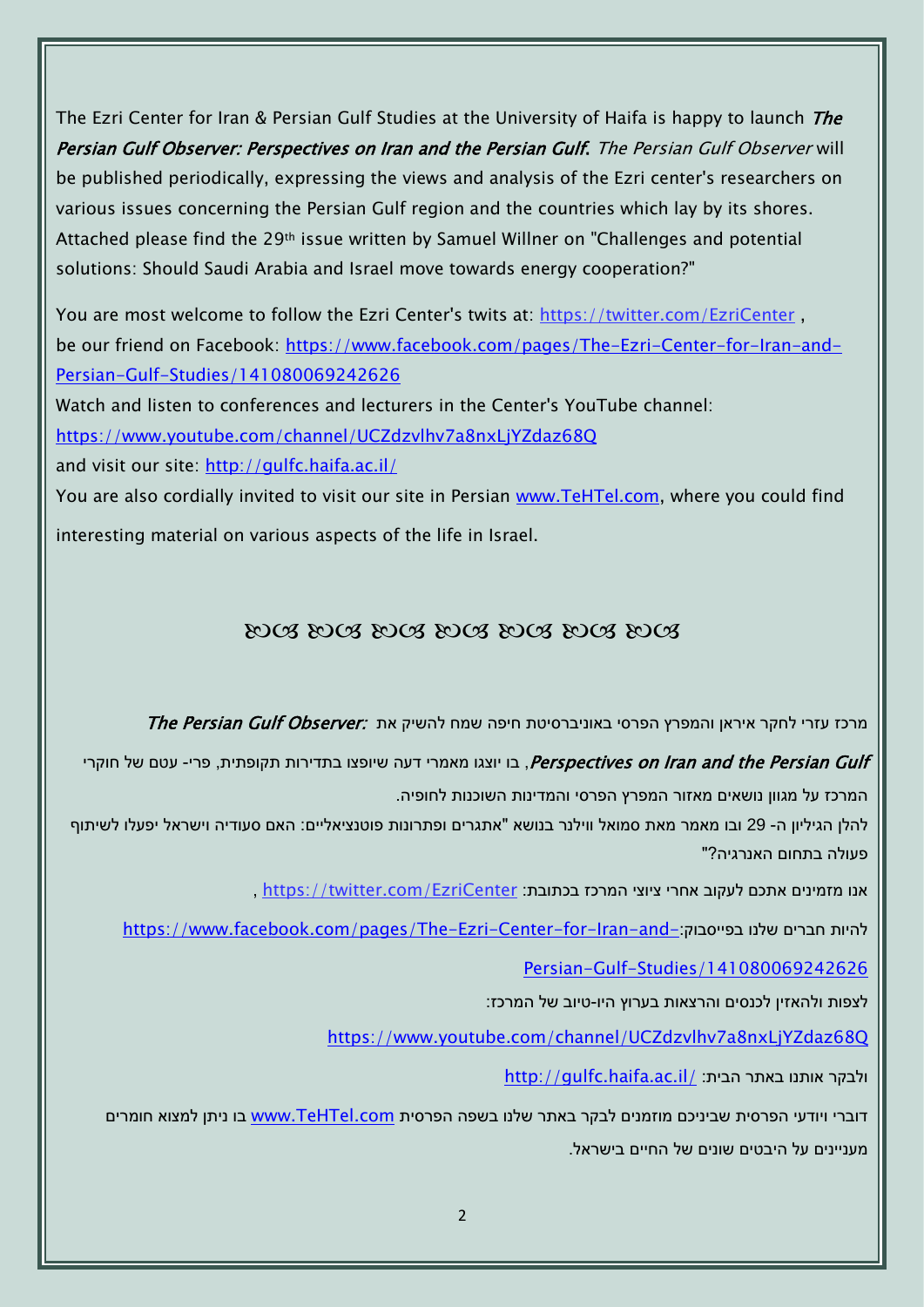# **Challenges and potential solutions: Should Saudi Arabia and Israel move towards energy cooperation?**

# By Samuel Willner

The Kingdom of Saudi Arabia is currently experiencing unprecedented changes and challenges – both in the realms of economics and politics – which, principally, could become an opening for many unforeseen opportunities and ventures. One important avenue could involve exploring energy cooperation with Israel.

As the House of Saud is in a process of transferring power from King Salman bin Abd al-Aziz to his son, Crown Prince Mohammad, several significant developments have taken place in the past twelve months. In September 2017 Saudi Arabia announced that it will allow women to drive in a change that would take effect in June 2018. In addition, ambitious privatization plans are taking place, of which the most significant is the privatization of the Saudi national oil company Aramco, which is estimated to become world's most valuable publicly listed company.

Further, in November 2017 Crown Prince Mohammad bin Salman launched an unprecedented campaign against corruption, and as a result hundreds of Saudis were arrested, including several royal princes. In fact, it has been estimated that roughly [10 percent](https://www.nytimes.com/2017/11/23/opinion/saudi-prince-mbs-arab-spring.html) of all Saudi government spending has been siphoned off annually. However, perhaps the most interesting of the Crown Prince's initiatives is his ambitious economic modernization program ["Vision 2030"](http://vision2030.gov.sa/en) which aims to dramatically diversify the Saudi economy by 2030.

In foreign policy, the Iranian hegemony is understandably on top of the list of concerns as the wars in Syria, Iraq and Yemen seem to cause major shift in the regional balance of power. In addition, the political and economic isolation of Qatar, which is expected to last for several years, is reshaping the regional alliances**.** While these changes are taking place, enormous economic challenges lie ahead: A combination of diminishing oil revenues, growing public dept – which are causing imminent challenges for the Saudi government to finance its public spending – and fast population growth (around [32 million](https://www.stats.gov.sa/en/5305) in 2016 and is estimated to grow roughly [1 million](http://country.eiu.com/saudi-arabia) annually), is shifting the gears of the Saudi government towards accommodating major economic and political changes.

#### **NEOM**

Undoubtedly the most ambitious initiative the Saudi government has launched under the leadership of Crown Prince Mohammad is its plan to build a new mega city called NEOM – the "new future" as the name stands for – by transforming hundreds of miles of Red Sea coast into a future commerce capital of Saudi Arabia and into a semi-autonomous world-class destination of tourism. According to an official [Saudi press statement,](http://discoverneom.com/content/pdfs/NEOM_press_release_English_2017.10.24.pdf) the project is "developed to be independent of the Kingdom's existing governmental framework, excluding sovereignty." This would mean that, while Saudi Arabia would still be in charge of the foreign policy and defense in the area, the project would be modeled to a concept of free zone, and as such it would be exempt from tariffs, regulations and laws of Saudi Arabia.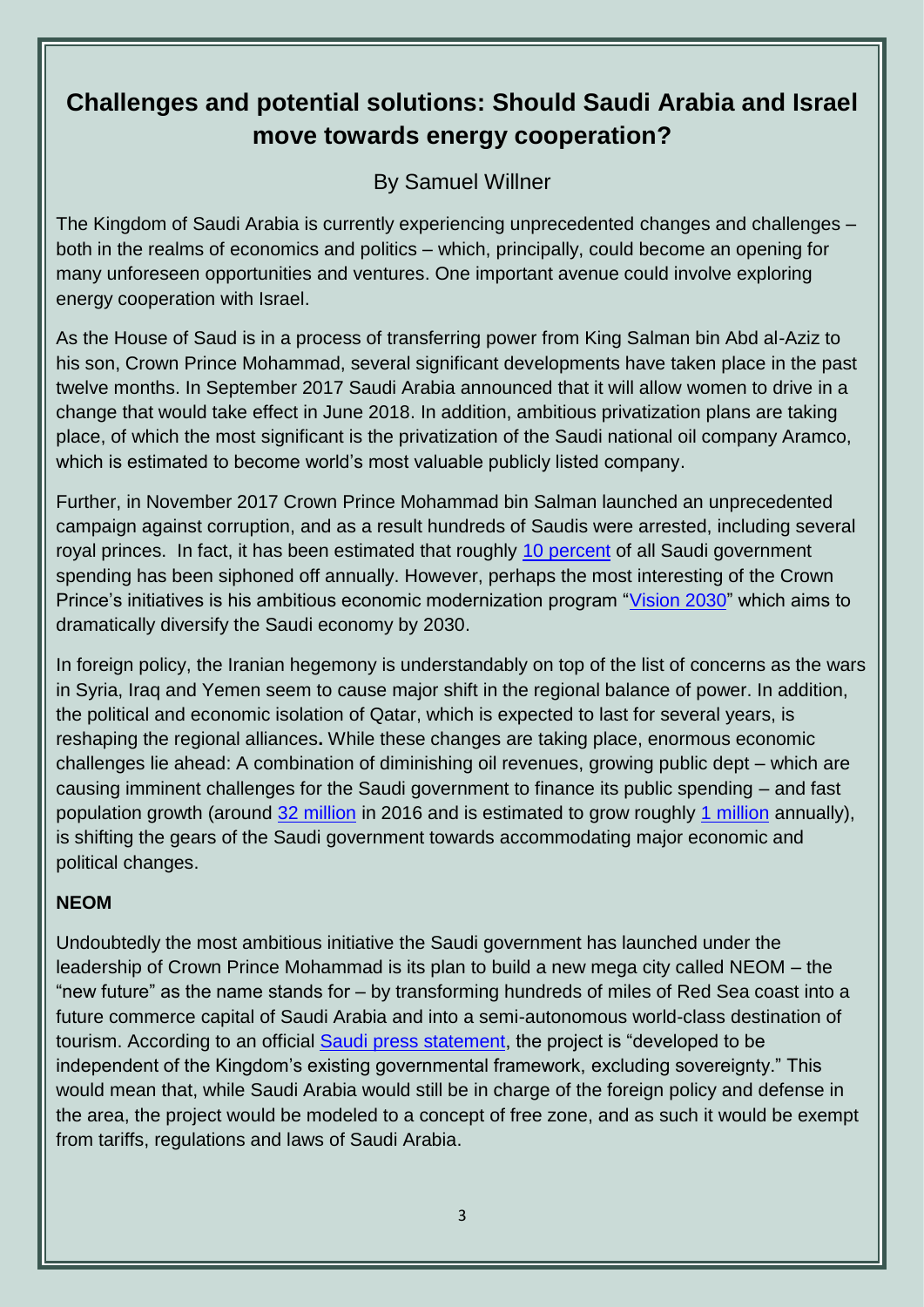The size of the \$500 billion project is some 25,900 square kilometers (10,000 square miles). According to a [report published in Bloomberg News](https://www.bloomberg.com/news/articles/2017-10-24/saudi-arabia-to-build-new-mega-city-on-country-s-north-coast) in October 2017, Crown Prince Mohammad has stated that the mega project would be powered by clean energy and would have no room "for anything traditional." However, the challenge would seem to go as follows: how to speed up the political and economic changes without crippling the Saudi economy and clashing with the kingdom's conservative religious establishment?

## **ELECTRICITY AND ENERGY COOPERATION**

Currently, Saudi Arabia's electricity is generated almost exclusively by thermal power plants powered by oil and gas. The overall demand for energy in Saudi Arabia is over three million barrels of oil-equivalent per day (2010). Some sources have estimated that crude oil for electricity is priced around 4 dollars per barrel in Saudi Arabia, which means major losses in export revenues. What is alarming is that the domestic demand for energy in the Saudi Kingdom could reach eight million barrels of oil-equivalent per day ten years from now.

Saudi Arabia would benefit greatly from electricity cooperation with its neighboring countries. In the past several years the member countries of the Gulf Cooperation Council (GCC) have been considering the feasibility of linking their electricity grids in order to strengthen the reliability of their electricity infrastructure in case of emergencies. For instance, if there would be an event of total electricity blackout in one of the member states, the interconnectivity would become highly beneficial.

In addition, such interconnectivity would create synergy, as it would minimize investment in power generation while providing the basis for energy exchange. Although this procedure is improving energy security, it will not solve the issue of balancing the peak power production as all the Gulf countries share similar peak demand conditions. Here, establishing pumped-storage hydropower stations could be one solution for the Saudis. According to preliminary studies a number of dry riverbeds draining to the Gulf of Aqaba could be harnessed to produce hydropower through pumped-storage, and where massive reservoirs would store water in the mountains 1000 meters above sea level.

Currently Egypt and Saudi Arabia are planning to build hundreds of miles of electric lines to connect their electricity grids and to exchange 3000 MW at peak times.

On the other hand, if Saudi Arabia and Israel would decide to come to an agreement in the future, the two countries could connect their electricity grids as well. The Saudi border is less than 25 kilometers from the city of Eilat, while from the Taba border crossing the distance to Saudi territory is less than 15 kilometers across the Bay of Aqaba. Israel and Saudi Arabia could connect their power grids to exchange, at first stage some 100-300 MW of electricity at peak times, and later extend this even further. This would increase the energy security in both countries.

It seems very likely that Saudi Arabia would establish several gas turbine power stations to supply electricity to its planned Red Sea coastal city. In terms of reliability and closeness of the possible energy supply, Israel would probably be the most attractive source of natural gas due to its high security and stability. Egypt has a history of several terror attacks that have targeted its natural gas infrastructure in the Sinai Peninsula. However, it is likely that, as Egypt develops its recently discovered massive Mediterranean Sea gas fields, it would desire to sign long-term supply contracts with Saudi Arabia. Israeli natural gas could be an attractive alternative energy source for